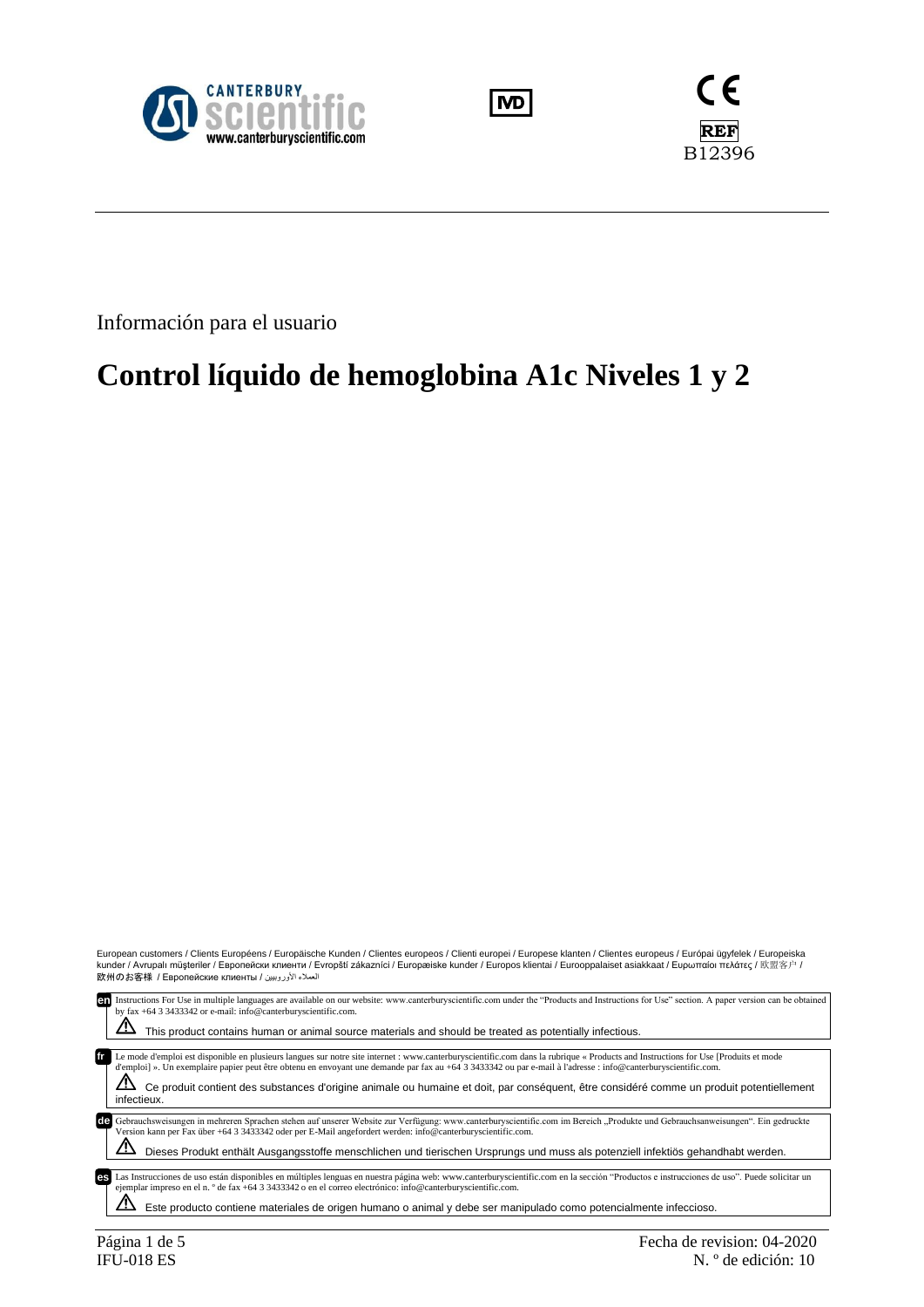| Sul nostro sito Web sono disponibili le istruzioni per l'uso in varie lingue: www.canterburyscientific.com nella sezione "Products and Instructions for Use" (Prodotti e istruzioni per l'uso).<br>È possibile ricevere una versione cartacea inviando un fax al numero +64 3 3433342 o scrivendo un'e-mail all'indirizzo: info@canterburyscientific.com.         |
|-------------------------------------------------------------------------------------------------------------------------------------------------------------------------------------------------------------------------------------------------------------------------------------------------------------------------------------------------------------------|
| Questo prodotto contiene materiali di origine umana o animale e deve essere trattato come potenzialmente infettivo.                                                                                                                                                                                                                                               |
| Op onze website is de gebruiksaanwijzing in meerdere talen beschikbaar: zie www.canterburyscientific.com onder het gedeelte "Producten en gebruiksaanwijzingen". Gedrukte versies<br>kunnen worden aangevraagd via fax +64 3 3433342 of e-mail: info@canterburyscientific.com.                                                                                    |
| nl<br>Dit product bevat materialen van menselijke en dierlijke oorsprong en moet worden behandeld als mogelijk infectieus.                                                                                                                                                                                                                                        |
| No nosso site da internet, poderá encontrar Instruções de Utilização em várias línguas: www.canterburyscientific.com na secção "Produtos e Instruções de Utilização". Poderá obter uma<br>versão em papel pelo fax +64 3 3433342 ou e_mail: info@canterburyscientific.com.                                                                                        |
| Este produto contém materiais de origem humana ou animal e deve ser considerado como potencialmente infeccioso.                                                                                                                                                                                                                                                   |
| A Használati utasítás több nyelven elérhető honlapunkon a www.canterburyscientific.com címen, a "Products and Instructions for Use" (Termékek és Használati utasítások) című részben.<br>A nyomtatott verzió fax (+64 3 3433342) vagy e-mail (info@canterburyscientific.com) útján szerezhető be.                                                                 |
| Ez a termék emberi, illetve állati forrásból származó anyagokat tartalmaz, és potenciálisan fertőző anyagként kell kezelni.                                                                                                                                                                                                                                       |
| Bruksanvisning på flera språk finns på vår hemsida: www.canterburyscientific.com under avsnittet "Produkter och bruksanvisningar". En pappersversion kan erhållas via fax +64 3 3433342<br>eller e--post: info@canterburyscientific.com.                                                                                                                          |
| Denna produkt innehåller material av humant eller djurursprung och ska behandlas som potentiellt smittsam.                                                                                                                                                                                                                                                        |
| Birçok dilde Kullanım Talimatları Web sitemizde mevcuttur: "Products and Instructions for Use" (Ürünler ve Kullanım Talimatları) bölümü altında www.canterburyscientific.com adresinde.<br>Basılı sürüm faks +64 3 3433342 veya e-posta ile sağlanabilir: info@canterburyscientific.com.                                                                          |
| Bu ürün insan veya hayvan kaynaklı materyaller içermektedir ve potansiyel olarak bulaşıcı olduğu düşünülerek işlem yapılmalıdır.                                                                                                                                                                                                                                  |
| Инструкциите за употреба на различни езици можете да намерите на нашия уебсайт: www.canterburyscientific.com в раздел "Products and Instructions for Use" ("Продукти и<br>инструкции за употреба"). Можете да се сдобиете с техния хартиен вариант чрез факс +64 3 3433342 или на имейл: info@canterburyscientific.com.                                           |
| Този продукт съдържа материали от човешки или животински произход и следва да се третира като потенциално зара̀зен.                                                                                                                                                                                                                                               |
| Návod k použití v několika jazycích je k dispozici na našich webových stránkách: www.canterburyscientific.com v části "Výrobky a návod k použití". Tištěnou verzi lze získat faxem<br>CZ.<br>+64 3 3433342 nebo e--mailem: info@canterburyscientific.com.                                                                                                         |
| Tento výrobek obsahuje lidské nebo zvířecí zdrojové materiály a musí tedy být považován jako potenciálně infekční.                                                                                                                                                                                                                                                |
| Brugsanvisninger er tilgængelige på flere sprog på vores website: www.canterburyscientific.com i sektionen "Products and Instructions for Use". En trykt udgave kan fås via fax ved<br>henvendelse på tlf. +64 3 3433342 eller e-mail: info@canterburyscientific.com.                                                                                             |
| Dette produkt indeholder humane eller animalske kildematerialer og skal behandles som potentielt infektiøst.                                                                                                                                                                                                                                                      |
| Naudojimo instrukcijas keliomis kalbomis galima rasti mūsų interneto svetainėje www.canterburyscientific.com, skyriuje "Produktai ir naudojimo instrukcijos". Popierinę versiją galima gauti<br>faksu +64 3 3433342 arba el. paštu info@canterburyscientific.com.                                                                                                 |
| Šio produkto sudėtyje yra žmogaus ir gyvūnų kilmės medžiagų, todėl jį reikia laikyti potencialiai infekciniu.                                                                                                                                                                                                                                                     |
| Sivustoltamme löytyy käyttöohjeet useilla eri kielillä: www.canterburyscientific.com, osa "Tuotteet ja käyttöohjeet". Voit hankkia tulostetun version faksaamalla numeroon +64 3 3433342 tai                                                                                                                                                                      |
| lähettämällä sähköpostia osoitteeseen: info@canterburyscientific.com.<br>Tämä tuote sisältää ihmis- tai eläinperäisiä lähdemateriaaleja ja sitä on käsiteltävä mahdollisen tartuntavaaran aiheuttavana tuotteena.                                                                                                                                                 |
| Οδηγίες χρήσης σε διάφορες γλώσσες είναι διαθέσιμες στον δικτυακό τόπο μας: www.canterburyscientific.com στην ενότητα «Προϊόντα και οδηγίες χρήσης». Έντυπη μορφή μπορεί να                                                                                                                                                                                       |
| ληφθεί μέσω φαξ +64 3 3433342 ή e--mail: info@canterburyscientific.com.<br>Αυτό το προϊόν περιέχει υλικά ανθρώπινης ή ζωικής προέλευσης και πρέπει να αντιμετωπίζεται ως δυνητικά μολυσματικό.                                                                                                                                                                    |
| Инструкции по эксплуатации на разных языках имеются на нашем интернет-сайте: www.canterburyscientific.com в разделе Products and Instructions for Use (Продукция и                                                                                                                                                                                                |
| инструкции по эксплуатации). Бумажную версию можно получить по факсу: +64 3 3433342 или электронной почте: info@canterburyscientific.com.<br>Данный препарат содержит материалы человеческого или животного происхождения и должен рассматриваться как потенциально<br>инфицированный.                                                                            |
| +64 3 3433342 أو بالبريد<br>وإرشادات الاستخدام". يمكن الحصول على نس<br>موتعد على ويب: www.canterburyscientific.com قسم "المنتجات<br>توفر إرشادات الاستخدام بعدة لغات على<br>.info@canterburyscientific.com                                                                                                                                                        |
| مي التحتوي هذا المنتج على مواد ذات مصدر بشري أو حيواني ويجب التعامل معها على أنها من المحتمل أن تكون معدية. المجموع                                                                                                                                                                                                                                               |
| hr<br>Upute za uporabu na raznim jezicima dostupne su na našoj web stranici: www.canterburyscientific.com pod odjelikom "Proizvodi i upute za upotrebu". Papirnata se verzija može dobiti<br>telefaksom na broj +64 3 3433342 ili e-poštom: info@canterburyscientific.com.                                                                                        |
| Ovaj proizvod sadrži ljudski ili životinjski izvor materijala i treba biti tretiran kao potencijalno zarazan.                                                                                                                                                                                                                                                     |
| Sk Pokyny na použitie v rôznych jazykoch sú dostupné na našej webovej stránke: www.canterburyscientific.com v časti "Produkty a pokyny na použitie". Papierovú verziu je možné získať<br>faxom na čísle +64 3 3433342 alebo e-mailom: info@canterburyscientific.com.                                                                                              |
| Tento produkt obsahuje materiály ľudského alebo zvieracieho pôvodu a malo by sa s ním zaobchádzať ako s potenciálne infekčným<br>materiálom.                                                                                                                                                                                                                      |
| ro<br>Instructiuni de utilizare în mai multe limbi sunt disponibile pe site-ul nostru: www.canterburyscientific.com la sectiunea "Products and Instructions for Use" (Produse și instructiuni de<br>utilizare). Se poate obține o versiune tipărită prin trimiterea unui fax la numărul +64 3 3433342 sau a unui e-mail la adresa: info@canterburyscientific.com. |
| Acest produs contine materiale sursă umane sau animale și trebuie tratat ca fiind un produs potențial infecțios.                                                                                                                                                                                                                                                  |
| Other customers / Autres clients / Andere Kunden / Otros clients / Altri clienti / Overige klanten / Outros clients / Más ügyfelek / Andra kunder / Diğer müşteriler / Други клиенти /<br>الحملاء الأخرين / Ostatní zákazníci / Andre kunder / Kiti klientai / Muut asiakkaat / Άλλοι πελάτες / 其他客户 / その他の地域のお客様 / Прочие клиенты / لعملاء الأخرين               |
| 在本公司网站上提供多种语言版本的《产品使用说明书》, 网址www.canterburyscientific.com; 在网站首页的"Products and Instructions for Use"(产品与使用说明书)<br>部分, 可找到这些文档。纸质印刷版本可发传真至+64 3 3433342 或发送电子邮件至 info@canterburyscientific.com 索取。                                                                                                                                                                 |
| <u>/!\</u><br>本产品含有人或动物来源的材料,应作为潜在传染性材料对待。                                                                                                                                                                                                                                                                                                                        |
| 他言語版の「ご使用上の注意」を当社ウェブサイト (www.canterburyscientific.com)の「Products and Instructions for Use」セクションで入手できます。印刷版はファ<br>ックス (+643343342) 又は電子メール (info@canterburyscientific.com) で入手できます。                                                                                                                                                                                |
| <u>/\</u><br>本製品にはヒト又は動物由来の原料が含まれているため、感染症の可能性があるものとしてお取り扱いください。                                                                                                                                                                                                                                                                                                  |
| Hướng dẫn sử dụng bằng nhiều ngôn ngữ có sẵn trên trang web của chúng tôi: www.canterburyscientific.com, trong phần "Sản phầm và Hướng dẫn Sử dụng". Bạn có thể nhận bản in qua fax                                                                                                                                                                               |
| theo số: +64 3 3433342 hoặc qua e-mail: info@canterburyscientific.com.<br>Sản phẩm này chứa nguyên liệu có nguồn gốc từ con người hoặc động vật, do đó, nên được xử lý như sản phẩm có thể lây nhiễm.                                                                                                                                                             |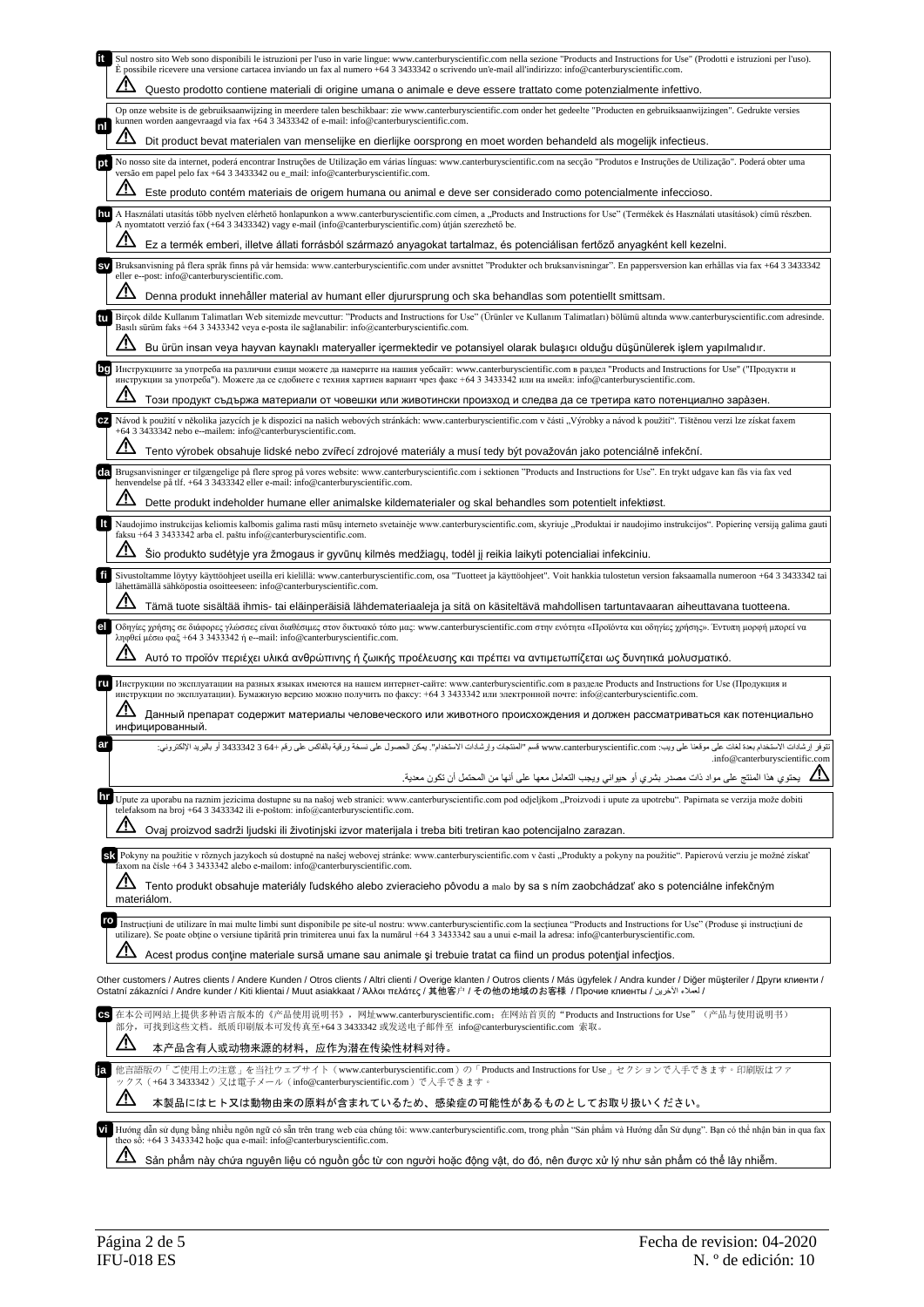## **Descripción y uso previsto**

Los controles líquidos de hemoglobina A1c extendSURE<sup>TM</sup> CONTROL se preparan a partir de sangre humana y contienen hemoglobina normal, conservantes y estabilizadores. Los controles se formulan para aportar una mayor estabilidad. El control de Nivel 2 se fabrica mediante un proceso de glicosilación *in vitro* controlada de sangre de pacientes no diabéticos.

Los controles están indicados para su uso como materiales de control de calidad para controlar la exactitud y la precisión de los procesos analíticos de determinación cuantitativa de HbA1c en los siguientes tipos de ensayos: HPLC de intercambio iónico, inmunoensayos y procedimientos enzimáticos.  $\Box$  Para obtener información sobre la aplicación en un ensayo determinado, consulte el Manual de usuario del analista. El control no debe utilizarse como calibrador.

Las buenas prácticas de laboratorio obligan a todos los laboratorios a tener implantado un programa de control de calidad. Este programa consiste en el ensayo rutinario de estos controles por parte de personal de laboratorio formado y en la evaluación de los resultados documentados comparándolos con los límites aceptables del laboratorio. Si los resultados se sitúan fuera de estos límites debe volver a aplicarse el control y deben investigarse los parámetros del método, los factores ambientales y las técnicas empleadas. Si después de volver a aplicar el control el(los) resultado(s) continúa (n) fuera de los límites aceptables, contacte con el fabricante del control para obtener ayuda adicional relativa a la interpretación del control.

Las buenas prácticas de laboratorio obligan también a mantener separadas las muestras y resultados del control con respecto a las muestras y resultados del paciente.

### **Aplicación clínica de la determinación de la hemoglobina A1c**

La determinación de HbA1c resulta especialmente útil en el caso de pacientes diabéticos. Los niveles de glucosa en sangre presentan fluctuaciones considerables y las pruebas de glucosa puntuales no reflejan el promedio. La formación de HbA1c se produce de una manera lenta (en torno a 0,05%/día) y continua a lo largo de los 120 días del ciclo de vida de los hematíes. La determinación de HbA1c resulta útil para los médicos como integral a largo plazo de las concentraciones de glucosa en sangre y, por tanto, como modo de medir el grado de control o autoorganización del paciente diabético. No obstante, cada laboratorio debería establecer un intervalo de referencia que se corresponda con las características de la población objeto de estudio. Cada incremento de un punto porcentual en el nivel de HbA1c se corresponde con un incremento del promedio del nivel de glucosa en sangre de en torno a 30 mg/dl o 1,7 mmol/l. Por norma general, unos niveles de HbA1c superiores al 10% indican un mal control de la diabetes, mientras que unos valores situados entre el 6,5% y 7,5% son indicativos de un buen control.

### **Contenido del kit**

### **REF** B12396

#### **Descripción:**

- 2 viales de control líquido de hemoglobina A1c extendSURE™ Nivel 1 de 1,0 ml.
- 2 viales de control líquido de hemoglobina A1c extendSURE<sup>TM</sup> Nivel 2 de 1,0 ml.
- 1 Hoja de información.
- 3 Lote Tarjeta de Asignación de valor específico

### **Precauciones**/**Advertencias**

### **ADVERTENCIA**

# F **Material potencialmente peligroso para el medioambiente**

Se han utilizado hematíes humanos como material de origen para la fabricación de los controles. Cada unidad se obtuvo de donantes de sangre y se analizó mediante métodos aceptados por la FDA y ha dado un resultado negativo para el antígeno de superficie de la hepatitis B, anti-HCV, anti-VIH 1 y 2 y sífilis. No existe ningún método de análisis que pueda ofrecer una garantía total de que un control que contiene materiales de origen humano no contenga estos u otros agentes infecciosos. Las buenas prácticas de laboratorio exigen que todos los materiales de origen humano se consideren potencialmente infecciosos y se manejen con las mismas precauciones que las muestras de pacientes.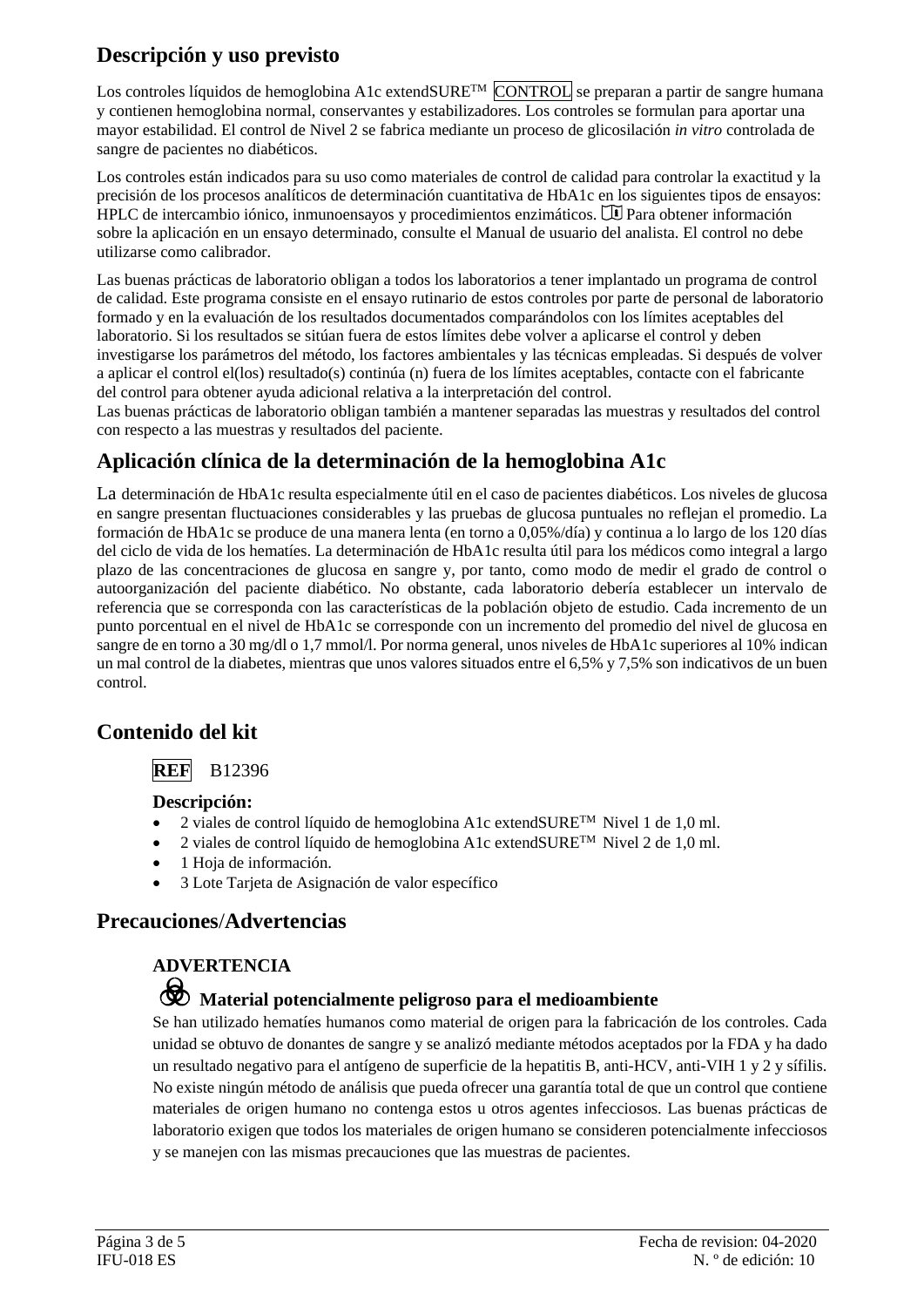### Y**PRECAUCIÓN**

- **LEA atentamente esta HOJA DE INFORMACIÓN antes de utilizar los materiales de control.**
- **PARA USO DIAGNÓSTICO** *IN VITRO* **IVD.**
- **SE RECOMIENDA utilizar ROPA DE SEGURIDAD (gafas, guantes y bata de laboratorio) cuando se utilicen estos controles***.*
- **Los controles desechados o derramados deben tratarse y eliminarse de conformidad con las directrices de seguridad de su laboratorio o según la normativa local.**
- **Este PRODUCTO CONTIENE una pequeña cantidad de CIANURO POTÁSICO. NO INGERIR.**
- **NO UTILICE LOS CONTROLES UNA VEZ TRANSCURRIDA SU FECHA DE CADUCIDAD y utilice solo un lote de control cada vez.**
- **Si se observan signos de CONTAMINACIÓN BACTERIANA, de DECOLORACIÓN MARRÓN o de PRECIPITACIÓN en los controles, deseche el vial.**

### **Almacenamiento y manipulación**

El producto se debe almacenar protegido de la luz, preferiblemente en la caja original.

### l**Viales cerrados**

Los viales de control no abiertos con líquido de hemoglobina A1c extendSURE™ se deben almacenar en posición vertical a 2-8 °C. Los controles se pueden utilizar hasta el último día del mes de vencimiento  $\frac{8}{9}$  que se indica en el frasco y son estables durante 30 meses desde la fecha de

# fabricación. l **Viales abiertos**

Los viales de control líquido de hemoglobina A1c extendSURE<sup>TM</sup> abiertos deben almacemarse en posición vertical a una temperatura de 2 a 8 °C. Una vez abiertos, pueden utilizarse durante 30 días si se almacenan cerrados con la tapa bien ajustada. Los controles no deben congelarse ni descongelarse.

### **Procedimiento de control**

Los viales de control líquido de hemoglobina A1c extendSURE™ están listos para su uso y deben manipularse del mismo modo que las muestras de pacientes desconocidos y utilizarse conforme a las instrucciones del fabricante que acompañan a cada equipo/método. Los controles muestran perfiles de elución en columna comparables con los hemolizados de sangre entera de pacientes.

### **Asignación de valores, trazabilidad y valores del ensayo**

Los valores Promedio MEAN e Intervalo RANGE del control de hemoglobina A1c en los sistemas químicos AU y DxC se detallan en la Tarjeta de asignación de valores específica para cada lote extendSURETM

LOT SPECIFIC VALUE ASSIGNMENT CARD en unidades UNITS porcentuales % (conforme a NGSP NGSP ALIGNED) y mmol/mol (conforme a IFCC IFCC ALIGNED), asi como en unidades g/dl y mmol/l. En cada tarjeta se detalla también el valor de hemoglobina total en unidades g/dl y mmol/l.

Las tarjetas llevan impresos los valores del control Nivel 1 Level 1 en una cara y los valores del control Nivel 2 Level 2 en la otra.

Estos valores del ensayo se derivaron de análisis repetidos, están certificados y son específicos del equipo/ensayo del reactivo hemoblogina A1c del fabricante

MANUFACTURER'S INSTRUMENT/HAEMOGLOBIN A1c REAGENT ASSAY, que utilizó equipos y lotes de reactivos disponibles en el momento del ensayo, y son específicos de este lote de controles líquidos de hemoglobina A1c.

Dado que los valores del ensayo dependen de los procedimientos de ensayo utilizados y de otros factores, y puesto que otros sistemas de ensayo pueden generar valores diferentes, es importante que cada laboratorio establezca sus propios límites de control a partir del uso diario del test. Debe investigarse cualquier resultado que se sitúe fuera de los límites establecidos por su laboratorio.